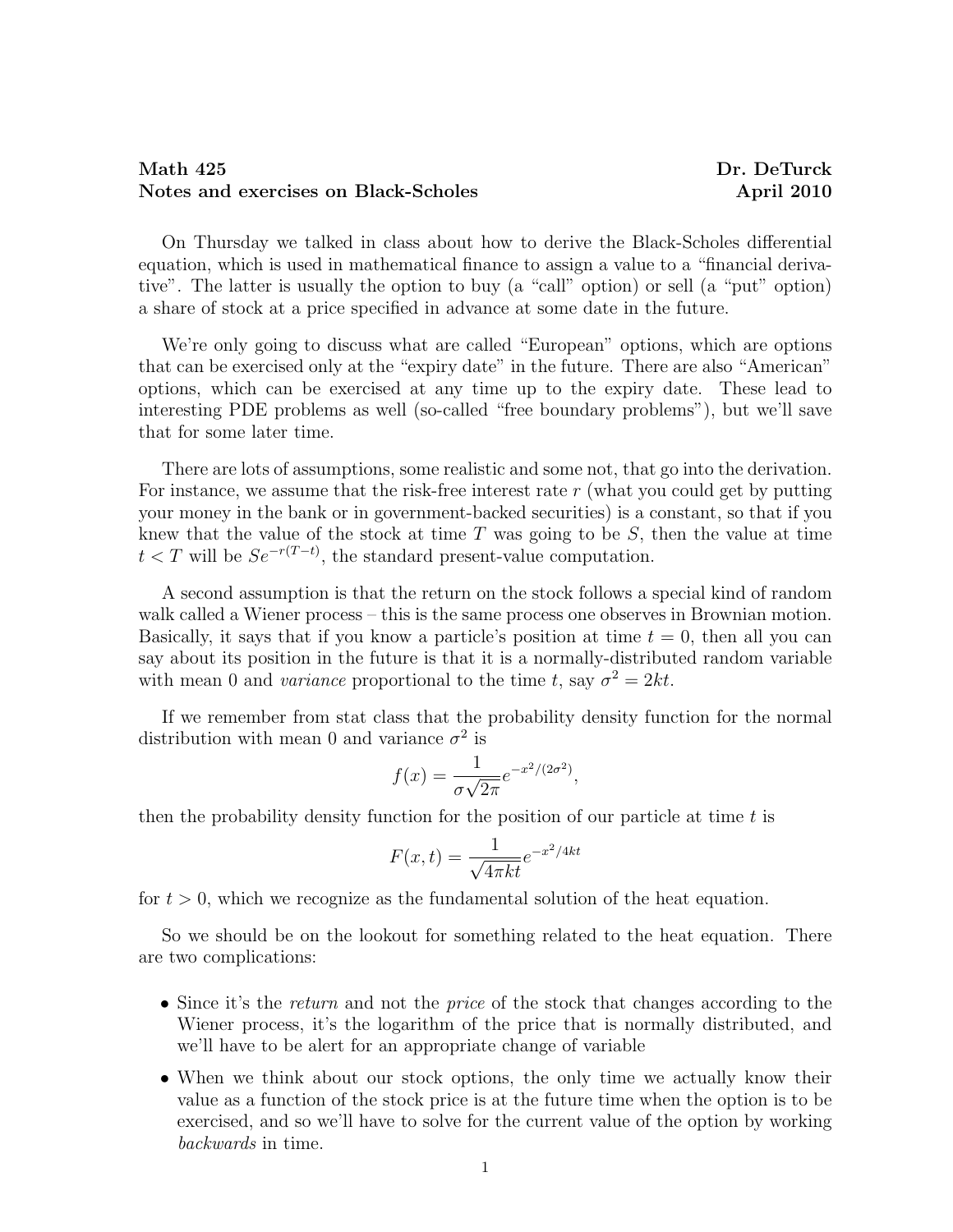## 2 math 425

To derive the Black-Scholes equation, we'll indulge in a tiny bit of the theory of stochastic processes, picking off only what we need. If you take a course in stochastic processes sometime, you'll learn this stuff much more rigorously and in greater detail.

Suppose  $S(t)$  is the price of the asset (stock) on which our option will be based. The rate of return on the asset is  $dS/S$ , and it will have two parts: a deterministic part  $\mu dt$ that describes in general how the asset's price changes with time – the parameter  $\mu$  is estimated based on the history of the asset's price. For example, a bank deposit will have return rate  $r \, dt$  as noted above. The other part of the return rate will be stochastic, based on the random walk described above, and we'll write it as  $\sigma dX$ , where  $\sigma$  is called the volatility of the asset (which is again estimated using past performance) and  $dX$ represents the standard random Wiener process, so that

$$
dX = \phi \sqrt{dt}
$$

where  $\phi$  is a standard normal random variable, so that  $E[\phi] = 0$  and  $E[\phi^2] = 1$ . Here  $E[\cdots]$  is the expectation (or expected value) of a random variable – if the random variable X has probability density function  $f(x)$ , then

$$
E[X] = \int_{-\infty}^{\infty} x f(x) \, dx.
$$

so

$$
E[X^2] = \int_{-\infty}^{\infty} x^2 f(x) \, dx
$$

and it would be the same for any function of X.

Recalling that the variance of a random variable is the expected value of the square of the difference between a random variable and its mean, we know that

$$
Var[X] = E[(X - E[X])^{2}] = E[X^{2}] - E[E[X]X] + E[E[X](X - E[X])] = E[X^{2}] - (E[X])^{2},
$$

owing to the linearity of expectation, the fact that  $E[X]$  is a number, and the expected value of  $X - E[X]$  is of course zero.

So we start from

$$
\frac{dS}{S} = \sigma \, dX + \mu \, dt
$$

and these observations about expection to calculate:

$$
E[dS] = E[\sigma S \, dX + \mu S \, dt] = \mu S \, dt
$$

because  $E[dX] = \sqrt{dt}E[\phi] = 0$ , and

$$
Var[dS] = E[(dS)^{2}] - (E[dS])^{2} = E[\sigma^{2}S^{2}(dX)^{2}] = \sigma^{2}S^{2} dt,
$$

because of  $E[dX] = 0$  again, and the fact that  $E[(dX)^2] = E[\phi^2 dt] = dt$ .

The deep result we need from stochastic calculus is called Itô's Lemma. It describes how a function of a random variable changes in the same way that Taylor's theorem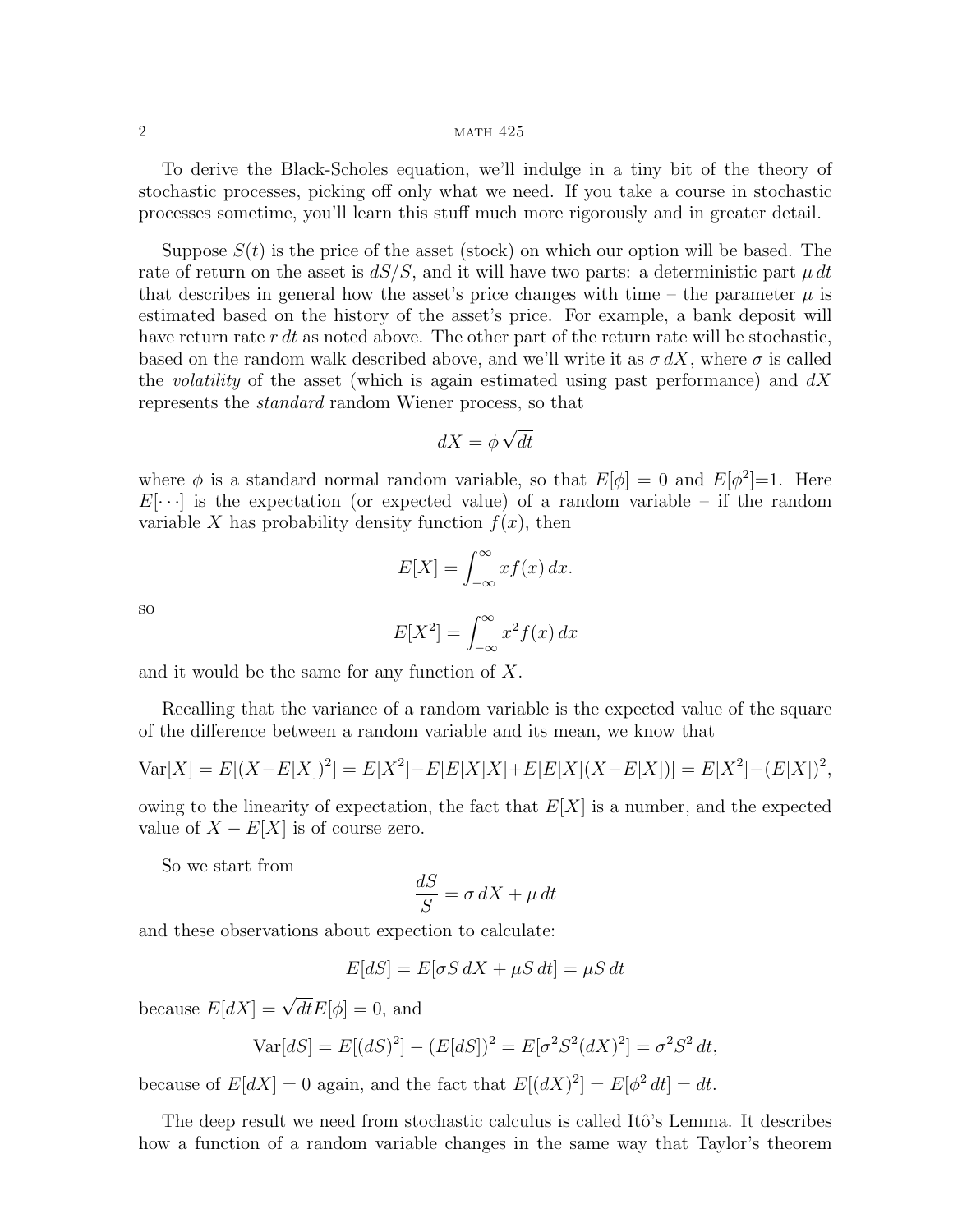describes how a function of an ordinary deterministic variable changes. To provide some motivation (not to be confused with *proof*), we start with Taylor's theorem as follows:

If  $f(S)$  is a smooth function of S, then Taylor's theorem tells us that:

$$
df = \frac{df}{dS} dS + \frac{1}{2!} \frac{d^2f}{dS^2} (dS)^2 + \cdots
$$

where we're writing dS instead of  $S - S_0$  and df instead of  $f(S) - f(S_0)$  for convenience.

In our stochastic world, we have that  $(dX)^2$  is comparable to dt, so if we replace dS by the expression we postulated for  $dS$  above, namely

$$
dS = \sigma S \, dX + \mu S \, dt,
$$

and discard all terms of degree higher than 1 (counting dt as having degree 1 and  $dX$ as having degree 1/2), then Taylor's theorem becomes:

$$
df = \frac{df}{dS}(\sigma S dX + \mu S dt) + \frac{1}{2}\sigma^2 S^2 \frac{d^2 f}{dS^2} dt + \cdots
$$
  
=  $\sigma S \frac{df}{dS} dX + \left(\mu S \frac{df}{dS} + \frac{1}{2}\sigma^2 S^2 \frac{d^2 f}{dS^2}\right) dt + \cdots$ 

Dropping the  $\cdots$  and thinking of df as an actual (stochastic) differential, this is  $It\delta's$ Lemma for a function  $f$  of a random variable  $S$ :

$$
df = \sigma S \frac{df}{dS} dX + \left(\mu S \frac{df}{dS} + \frac{1}{2} \sigma^2 S^2 \frac{d^2 f}{dS^2}\right) dt.
$$

We will need a slight extension of Itô's Lemma, to functions that depend on the deterministic time variable  $t$  as well as on  $S$ . But this extension is easy becuase it just involves adding the linear dt term from the two-variable Taylor series as follows:

$$
df = \sigma S \frac{\partial f}{\partial S} dX + \left( \mu S \frac{\partial f}{\partial S} + \frac{1}{2} \sigma^2 S^2 \frac{\partial^2 f}{\partial S^2} + \frac{\partial f}{\partial t} \right) dt.
$$

We're almost ready to derive the Black-Scholes equation, but we need a few financial observations concerning stock options. We'll use these to get our initial (actually, "final") data for our PDE problem, as well as at a key juncture in the derivation of the PDE itself. The fundamental observation is that we know what the value  $C$  of a (European) call option will be at the moment  $T$  it expires as a function of the stock price  $S$  at that moment. Namely, since the call option gives us the right to buy a share of the stock at the "strike price" E, the option will be worthless  $(C = 0)$  if  $S < E$  (why pay E when you can buy the stock on the open market for  $S$ ?), and will be worth the difference  $S - E$  between the actual price and the strike price if  $S > E$ . We'll write this as

$$
C(S,T) = (S - E)_+.
$$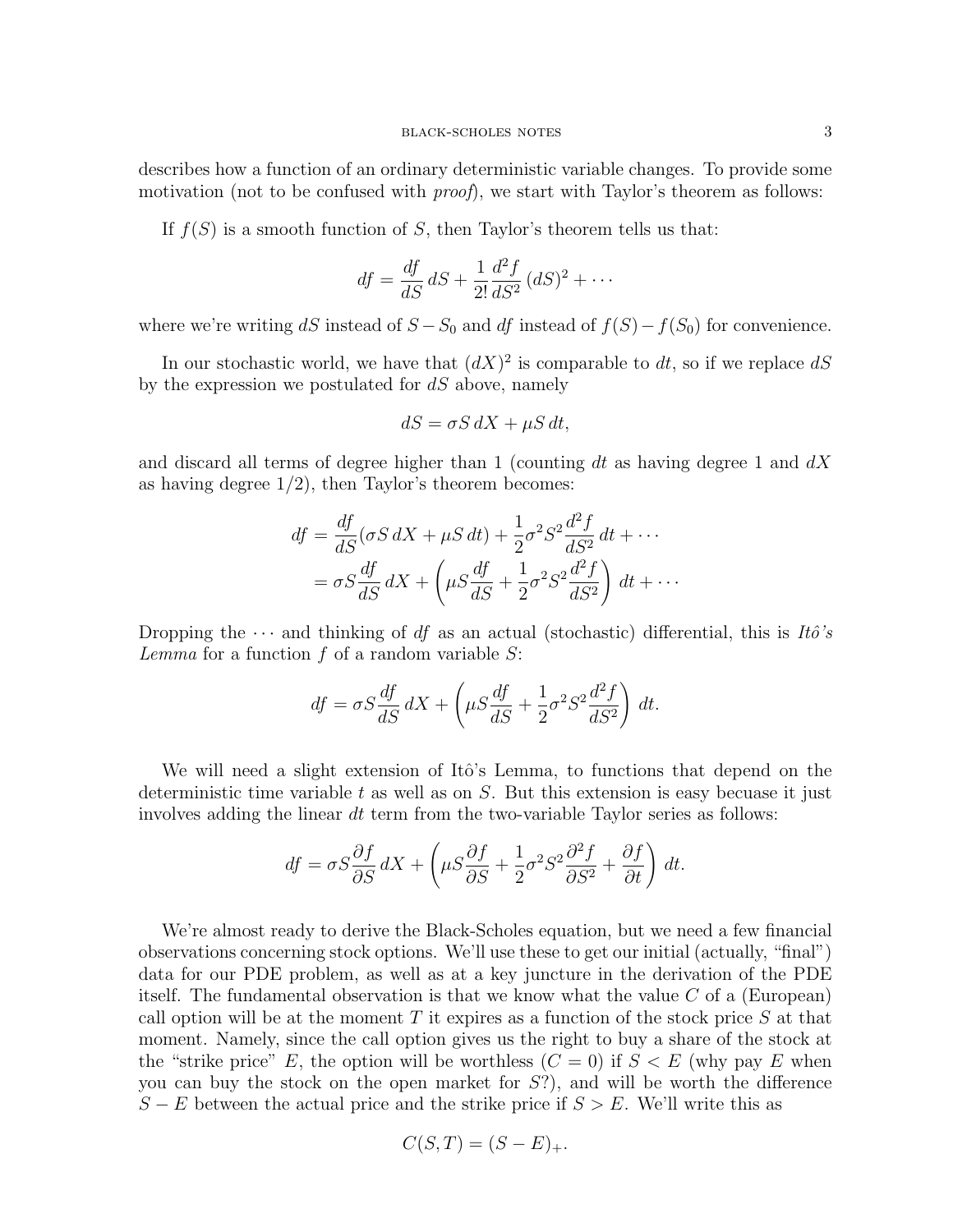Likewise, we know the value  $P$  of a (European) put option at time  $T$ . Since this is the option to sell a share at price E, it's worthless if  $S > E$  and worth  $E - S$  if  $S < E$ . We'll write this as

$$
P(S,T) = (E - S)_+.
$$

Using these expressions, we can construct a collection of items whose value is completely determined at time T. Namely, we buy a share of stock and a put option with strike price  $E$  and expiry time  $T$ , and "sell short" (sell something we don't own) a call option with the same  $E$  and  $T$ . At time  $T$ , this bundle will be worth:

$$
S + P(S, T) - C(S, T) = S + (E - S)_{+} - (S - E)_{+} = E.
$$

And then the standard present value calculation tells us that at any time  $t < T$ , this bundle will be worth:

$$
S + P - C = E e^{-r(T-t)}.
$$

In finance-speak, this equation is called *put-call parity*.

Now we're ready to derive the Black-Scholes equation. We'll do it for a more-or-less arbitrary financial derivative, which could be either a put option, a call option, some combination of these, or some other kind of instrument as long as its value at the expiry time T is known as a function of the stock price S at that time. So we'll derive the equation for  $V(S,t)$ , the value of the derivative at time t and stock price  $S(t)$  (so V would be  $C$  as above for a call option and  $P$  for a put option).

From Itô's Lemma, we know that the differential  $dV$  satisfies:

$$
dV = \sigma S \frac{\partial V}{\partial S} dX + \left( \mu S \frac{\partial V}{\partial S} + \frac{1}{2} \sigma^2 S^2 \frac{\partial^2 V}{\partial S^2} + \frac{\partial V}{\partial t} \right) dt.
$$

To get a partial differential equation from this stochastic one, we'll create another derivative that is identical to the original one, except that we'll also sell short k shares of the underlying stock. So the value W of this new derivative is  $W = V - kS$ , and the stochastic equation for the value  $W$  is then

$$
dW = \sigma S \left(\frac{\partial V}{\partial S} - k\right) dX + \left(\mu S \frac{\partial V}{\partial S} + \frac{1}{2} \sigma^2 S^2 \frac{\partial^2 V}{\partial S^2} + \frac{\partial V}{\partial t} - \mu k S\right) dt.
$$

Our objective here is to eliminate the random element, so we want to choose  $k$  so that the  $dX$  term will disappear from the equation, and only the deterministic  $dt$  term will remain. We can do this (to first order) by choosing  $k = \frac{\partial V}{\partial S}$ , which will make

$$
dW = \left(\frac{1}{2}\sigma^2 S^2 \frac{\partial^2 V}{\partial S^2} + \frac{\partial V}{\partial t}\right) dt.
$$

Now, since  $dW$  is deterministic, the finance concept of arbitrage (which says basically that if the value of an asset is deterministic, i.e., risk-free, then its value has to increase at the same rate as the prevailing interest rate r), we get that  $dW = rW dt$ . And using the definitions of  $W$  and  $k$ , we see that

$$
r\left(V - \frac{\partial V}{\partial S}S\right) dt = \left(\frac{\partial V}{\partial t} + \frac{1}{2}\sigma^2 S^2 \frac{\partial^2 V}{\partial S^2}\right) dt.
$$